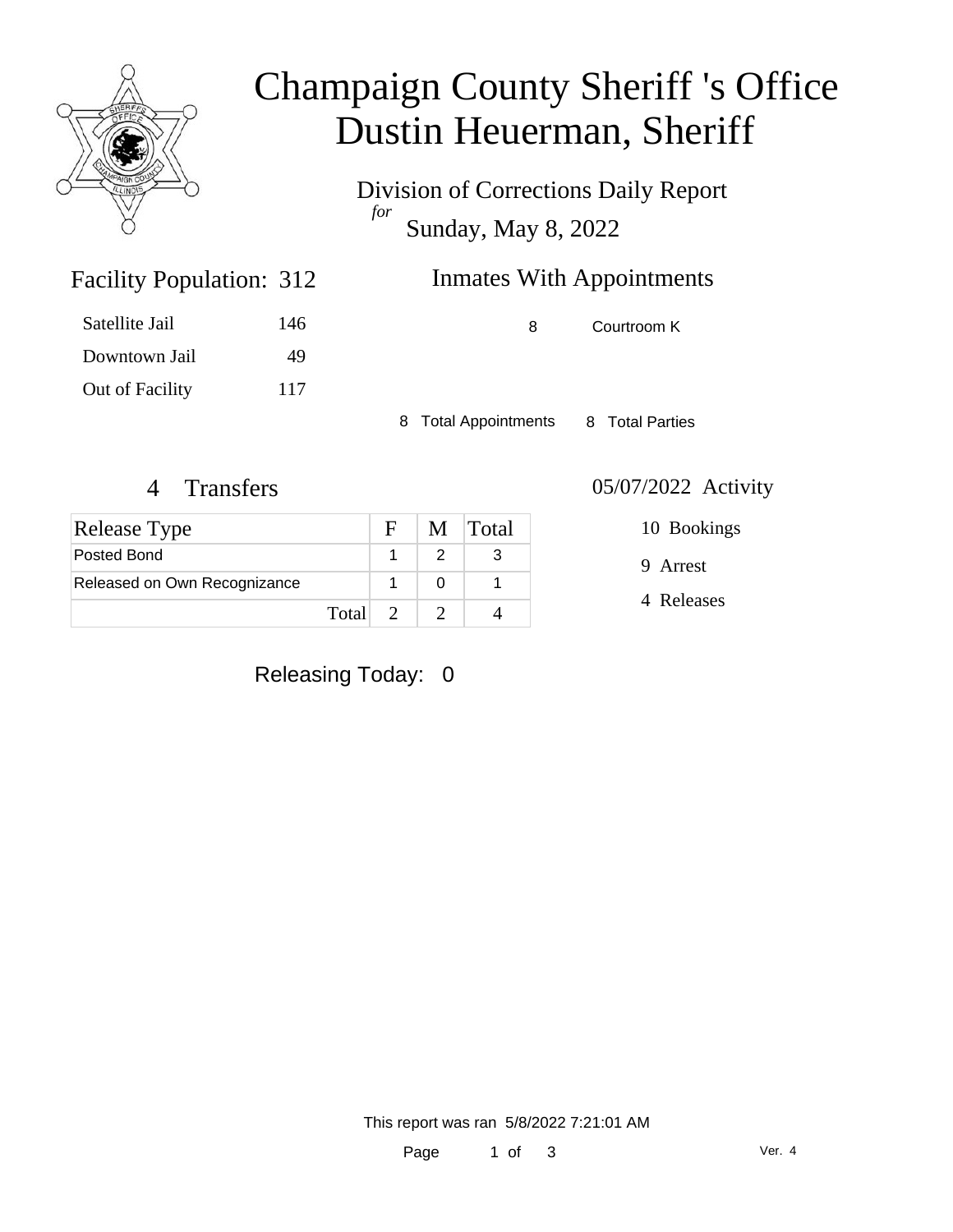

# Champaign County Sheriff 's Office Dustin Heuerman, Sheriff

Division of Corrections Daily Report *for* Sunday, May 8, 2022

| <b>Custody Status Count</b> |  |
|-----------------------------|--|
|-----------------------------|--|

- Civil Sentenced CCCC 1
- Electronic Home Dentention 17
	- Felony Arraignment 10
		- Felony Other 1
	- Felony Pre-Sentence 7
		- Felony Pre-Trial 243
	- Felony Pre-Trial DUI 5
	- Felony Sentenced CCSO 4
	- Felony Sentenced IDOC 6
		- Hold Other 2
	- Misdemeanor Arraignment 2
		- Misdemeanor Pre-Trial 6
			- Petition to Revoke 2
			- Remanded to DHS 5
				- Traffic Pre-Trial 1
					- Total 312

This report was ran 5/8/2022 7:21:01 AM